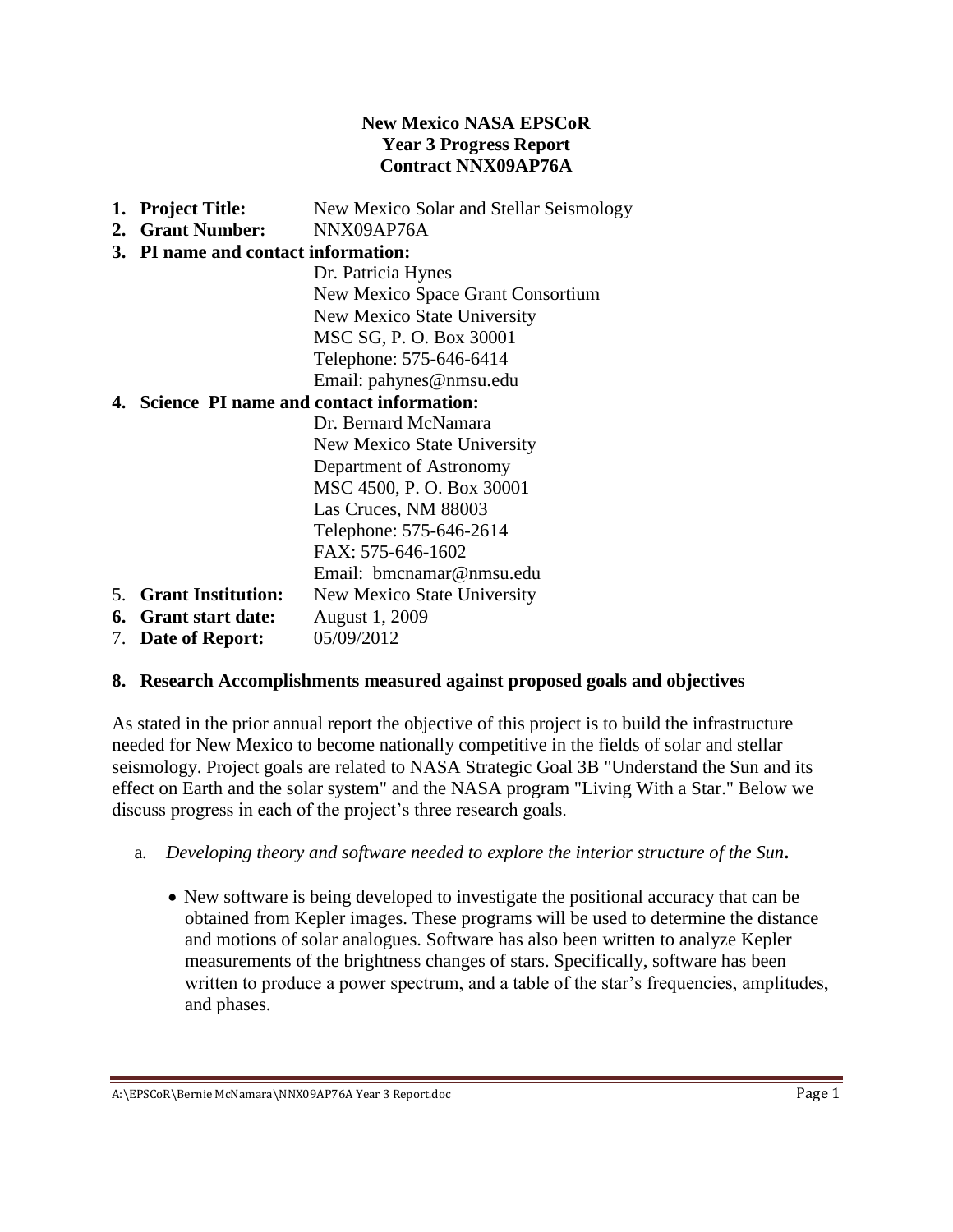- Project students Maghala and Al-Ghraibah are continuing to work with Dr. Boucheron (NMSU Electrical and Computer Engineering) on codes that identify transient features in digital images of the Sun.
- A new inversion code has been developed to handle computations of several years of solar seismic data. An optimization scheme is utilized that allows the program to run on parallel processors.
- Significant work has been completed on the construction of an automated software package for the prediction of coronal mass ejections from the Sun. This work serves as the basis of a Ph.D. dissertation for project graduate student Michael Kirk.

#### *b. Broadening the use of solar models to other stars.*

Our group continues to make progress in this area. The analysis of data from NASA's Kepler satellite was specifically targeted under our EPSCoR grant. To date we have been competitively awarded guest observer status on 9 Kepler proposals (listed below). "Measuring the sub-milli-magnitude frequency spectra of pulsating B stars"

- 1. "Characterizing the Top of the Red Giant Branch using Kepler Drop-List stars"
- 2. "The structure and global properties of Red Giant Clump stars"
- 3. "Transition in variable stars: from Solar type to  $\gamma$ -Doradous type"
- 4. "A search for hybrid  $\gamma$ -Doradus/ $\delta$ -Scuti pulsating variables, Improving the Statistics"
- 5. "Characterizing the amplitude and frequency spectrum variability in hybrid γDor/δScuti stars"
- 6. "Spotted B-stars: Exploring a newly discovered magnetic B-star phenomenon"
- 7. "Influence of tidal forces on solar-like oscillations of red giants in binary systems"
- 8. "Investigating the pulsation characteristics of hot variable stars"
- 9. "Kepler gamma Doradus and delta Scuti stars: Filling the gaps"

A paper describing our B-star work has been reviewed and published in the Astronomical Journal (see later listing of papers). A poster discussing this work was also given at the January 2012 meeting of the American Astronomical Society in Austin, Texas.

*c. Characterizing stars that have been discovered to possess planetary systems*.

None of the Kepler stars studied so far show evidence of planetary systems. Our current work has been confined to upper main sequence stars and red giant stars where planetary systems are not likely to be found.

### **9. Systemic changes related to NASA EPSCoR funding**

Changes in each of the areas specified in the report guidelines are provided below.

A:\EPSCoR\Bernie McNamara\NNX09AP76A Year 3 Report.doc **Page 2**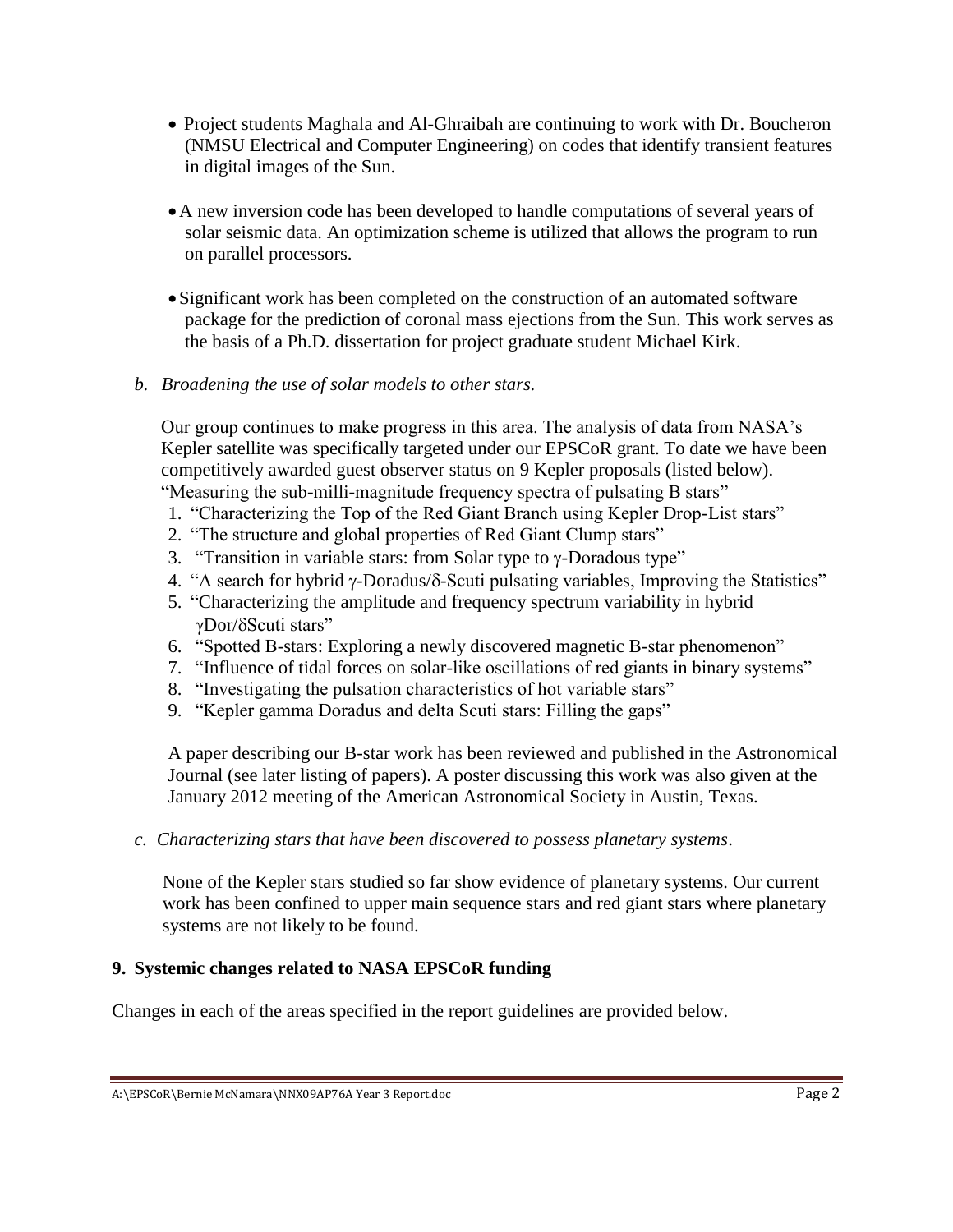#### *a. Improvements in the jurisdiction's research and development infrastructure:*

Our primary project goal under this category was: "To develop research infrastructure in solar and stellar seismology among New Mexico's universities - New Mexico State University (NMSU) and the University of New Mexico (UNM); national laboratories - Los Alamos National Laboratory (LANL), National Solar Observatory (NSO), and Air Force Research Laboratory (AFRL); and the New Mexico Space Grant Consortium (NMSGC)." The main way the program was to accomplish this goal was through the hiring of two faculty members at NMSU in project related areas. Since the start of this EPSCoR project in 2009 NMSU has exceeded this commitment by hiring three faculty members. They are described below.

- 1. Dr. James McAteer was selected to join the NMSU Astronomy Department in Fall 2010. He has expertise in heliophysics and space weather and works with researchers at NMSU, UNM, NSO, LANL, and the AFRL.
- 2. Dr. Laura Boucheron joined the NMSU Department of Electrical and Computer Engineering in Fall 2011. Her research field is the automated recognition of features in digital images. She strengthens collaborative ties between NMSU and the AFRL.
- 3. Dr. Huiping Cao joined the NMSU Computer Science Department in Fall 2011. Her hire did not involve EPSCoR funds, but her research field is closely tied to project activities. Her expertise is in the area of large data-base management. This area is of interest to our EPSCoR partners NSO, LANL, and AFRL as well as Sandia National Laboratory (SNL).

In addition to these new faculty members, three post-docs have recently joined our group. Dr. Aleksandra Andic conducts observational studies of the Sun's chromosphere and the interaction of solar magnetic activity with solar oscillations. Dr. Vigeesh Gangasharan computes MHD simulations of the solar atmosphere. Dr. Patrick Gaulme works in the field of asteroseismolgy using Kepler data. They will strengthen research connections between NMSU, LANL, AFRL, and the NSO.

#### *b. Increased financial commitment from the jurisdiction, industry, and participating institutions.*

- LANL has agreed to support two NMSU computer science faculty members to work on software development related to solar activity. These positions are for three years and provide two months of summer support.
- AFRL supports one graduate student at UNM and NMSU to work on problems associated with heliophysics.
- LANL has awarded NMSU a three-year post-doc position in asteroseimology.

A:\EPSCoR\Bernie McNamara\NNX09AP76A Year 3 Report.doc **Page 3**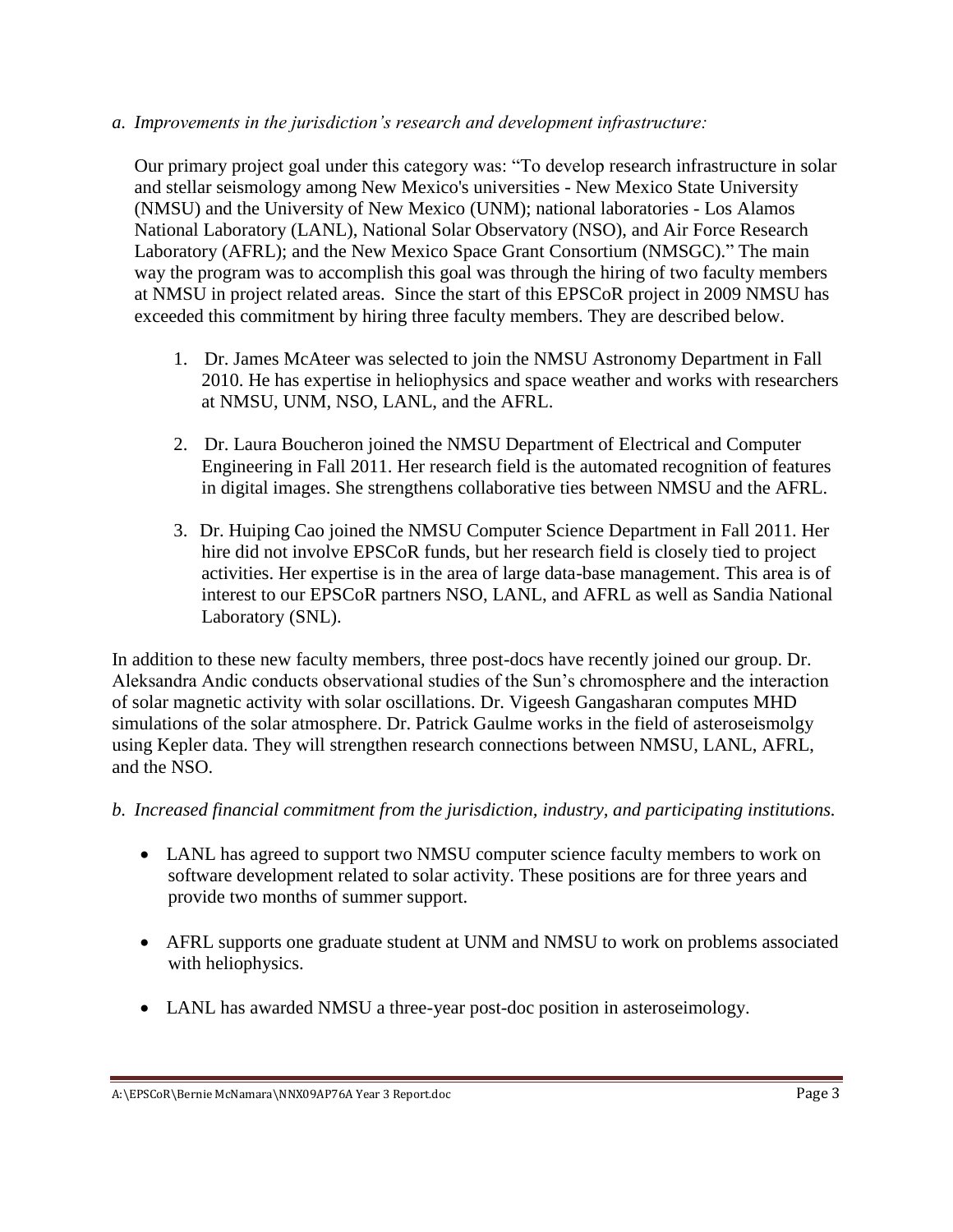- An internally competed multi-year graduate student fellowship has been awarded to project graduate student Greg Taylor by NMSU to work with Dr. Rimmile (NSO).
- An internally competed research award has been given to Drs. McAteer and Boucheron by NMSU to work on a solar limb adaptive optics project (with Rimmele NSO).
- An internally competed a research award has been given to Drs. Jackiewicz and Cao by NMSU to work on large base management solar physics problems.
- An Educational Partnership agreement was signed in Fall 2011 between NMSU and the AFRL to conduct joint research projects in heliophysics and space weather. To date two research awards have been made to NMSU faculty on the basis of that agreement.
- *c. Response of activities to NASA jurisdiction priorities*

We are engaged in several activities related to jurisdiction priorities.

- 1) We have been working with Dr. Dean Pesnell of Goddard Space Flight Center. Dr. Pesnell is the PI of NASA's newly launched Solar Dynamics Observatory (SDO). Dr. Jackiewicz (NMSU EPSCoR Science co-I) is a member of the SDO Analysis Team.
- 2) Jackiewicz has been working on a major new variable star initiative called SONG (Stellar Observations Network Group). This international project involves collaborators with European and Chinese institutes. SONG will be able to detect extra-solar planets using precise radial velocity measurements, a technique that is complementary to the light curve approach being used by the NASA Kepler satellite.
- 3) Research ties between NMSU and LANL continue to be strengthened through the submission of joint NASA Kepler proposals. Dr. P. Gaulme was hired using funds provided by LANL to assist in our stellar work. He has spent time discussing his activities with our LANL collaborators.

### *d. Re-ordered jurisdiction and/or institutional priorities*

The AFRL Center for Excellence in Space Weather now recognizes NMSU and UNM as important sites to address their future workforce needs. AFRL has signed a memorandum of understanding for joint educational and research efforts with both of these universities. The University of New Mexico is our EPSCoR partner. AFRL has already sent staff members to teach graduate level units in space physics at both of these institutions. NMSU and UNM participated in the AFRL building dedication ceremony in Albuquerque, NM. At the request of the New Mexico Space Grant Consortium our group sent representatives to the dedication ceremony of Spaceport America in Upham, NM.

A:\EPSCoR\Bernie McNamara\NNX09AP76A Year 3 Report.doc **Page 4**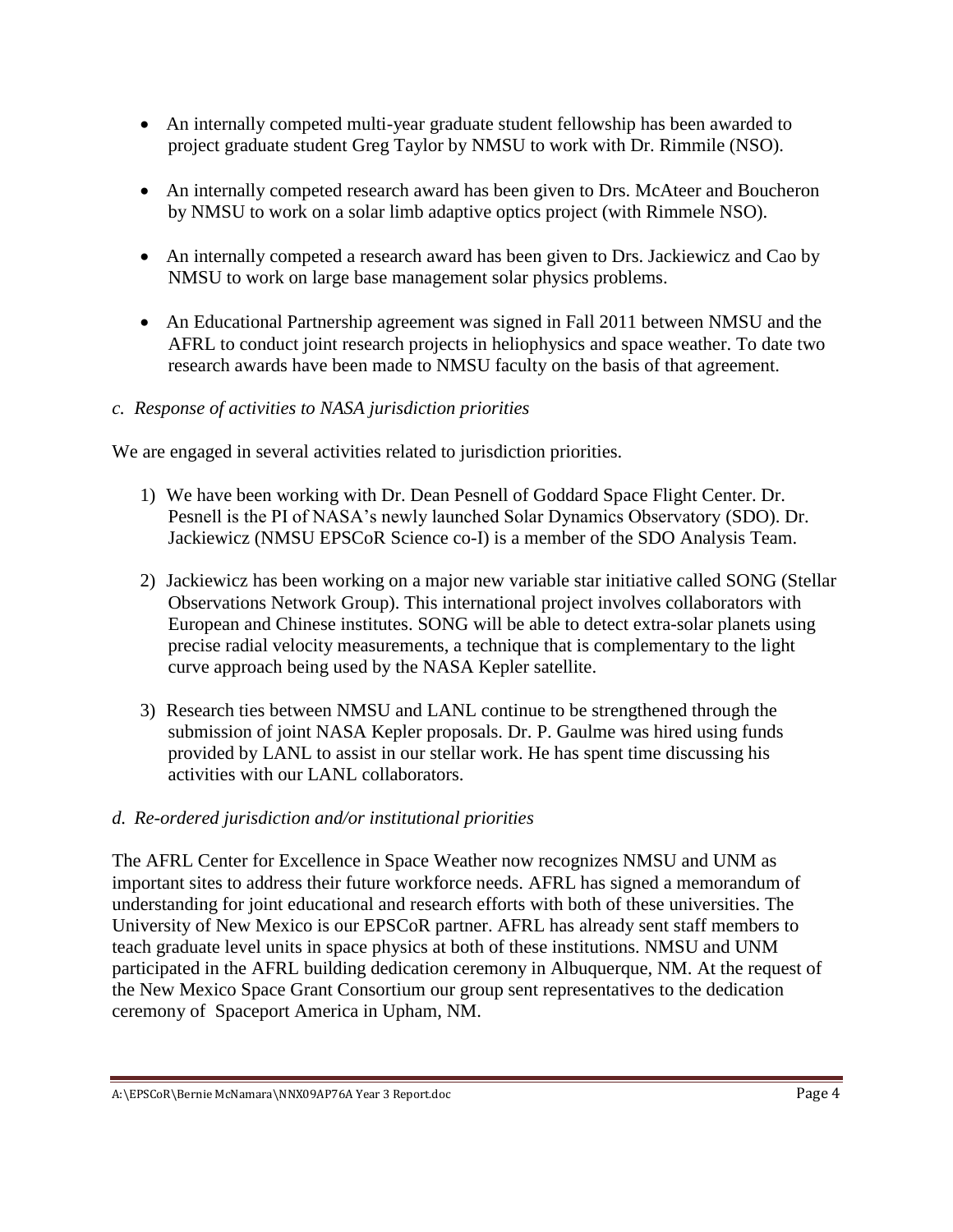### **10. Examples of successful technology transfer to the private sector**

None

#### **11. Extent to which collaborations with jurisdiction agencies, industry, research and academic institutions, and NASA have evolved.**

Several collaborations have evolved as a result of this effort:

- a. A more extensive collaboration with LANL has developed around the Kepler program. NMSU and LANL scientific staff are co-Is on several jointly submitted proposals to this program and LANL supports a Post-doc at NMSU in asteroseismology.
- b. NMSU and UNM graduate students are supported by AFRL to conduct research in space weather with AFRL mentors.
- c. NMSU has one graduate student working on adaptive optics with an NSO mentor (Taylor, G)
- d. NMSU has one undergraduate student working at the AFRL as part of its summer outreach program (Delgado, F).
- e. NMSU serves as the host institute for students requesting travel support to all national solar meetings. This resulted from the submission of successful joint NMSU/NSO proposal to the NSF.
- f. Sandia National Laboratory's Plasma Physics Division has expressed an interest in working with NMSU on the measurement of the opacity in high temperature plasmas. This effort has the potential for generating post-doc appointments funded by Sandia.
- g. Student contacts have developed with staff at the Goddard Space Flight Center, George Mason University, Queen's College (Belfast, Ireland), the Harvard-Smithsonian Observatory, and the Max-Planck Institute for Solar System Research

### **12. Discussion of interaction between and cooperation with the jurisdiction's Space Grant Consortium.**

The New Mexico Space Grant Consortium helps identify colleagues at institutions within the district that have similar research goals to those of the project. It holds a yearly meeting at which EPSCoR groups report project results and seek additional contacts. They also provide technical support on the expenditure of project funds, administrative support, and assist on the submission of project reports.

### **13. Research success of individual investigators as measured by:**

#### *a. Articles submitted to or published in refereed journals*

1. Bloomfield, D., McAteer, J, et al. "Toward Reliable Benchmarking of Solar Flare Forecasting Methods", 2012, ApJ, 747, 41.

A:\EPSCoR\Bernie McNamara\NNX09AP76A Year 3 Report.doc **Page 5**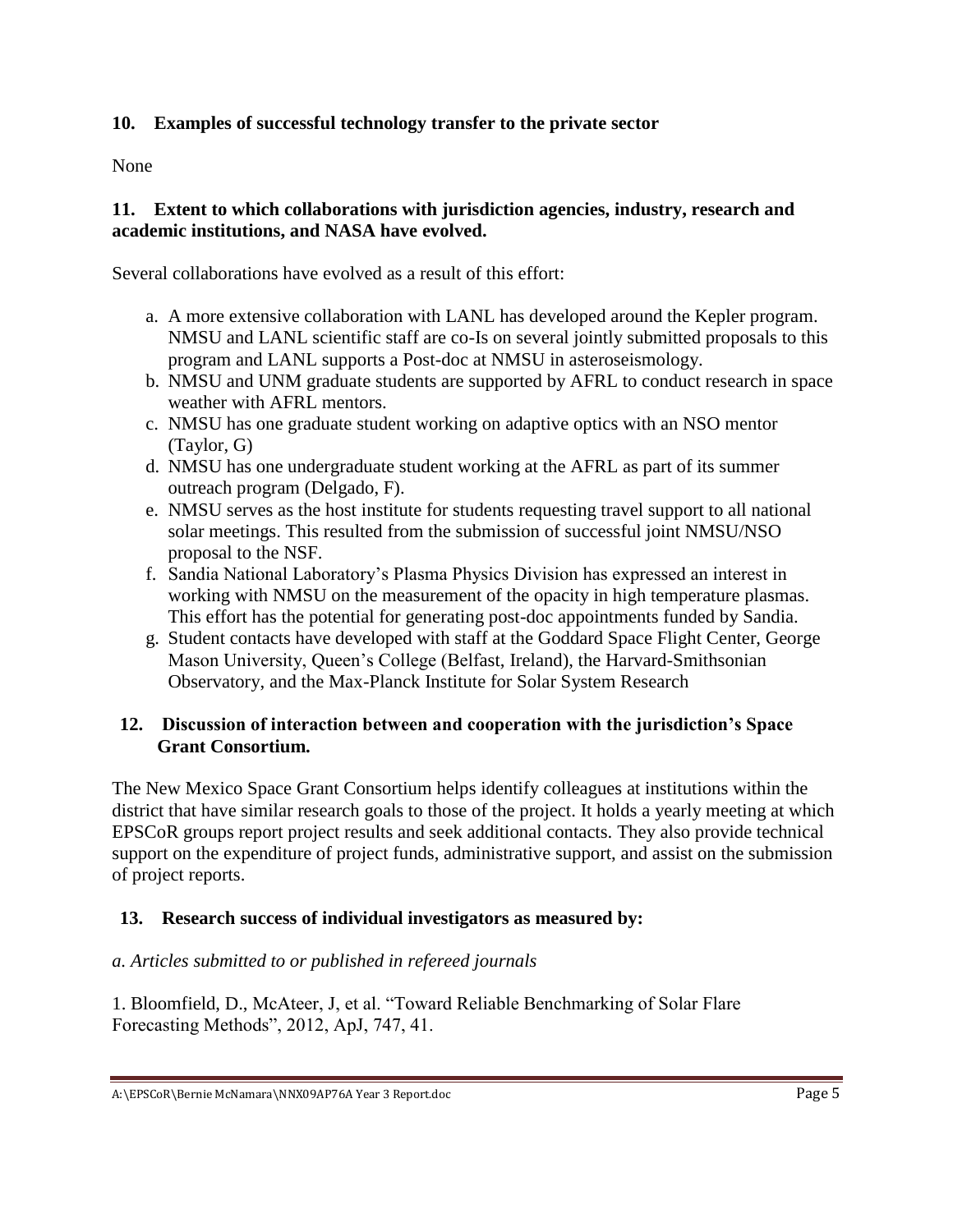2. Calabro, B., "3- and 5- Minute Oscillatory Behavior in the Solar Corona". Submitted to Solar Physics Journal (2011).

3. Gallagher, P, McAteer, J. et al., "Coronal mass ejection detection using wavelets, curvelets, and ridgelets: Applications for space weather monitoring", 2011, AdSpR 47, 2118.

4. Harrison, T, McNamara, B., et al. "Spitzer Observations of GX17+2: Confirmation of a Periodic Synchrotron Source", 2011, ApJ. 736, 54.

5. Higgins, P., McAteer, J. et al. Solar magnetic feature detection and tracking for space weather monitoring", 2011, AdSpR 47, 2105.

6. Jackiewicz, J., et al. "Multichannel Three-Dimensional SOLA Inversion for Local Helioseismology", 2012, SoPh, 276, 19.

7. Kirk, M., "An Automated Algorithm to Distinguish and Characterize Solar Flares and Associated Sequential Chromospheric Brightenings", Submitted to Solar Physics (2011).

8. Kirk, M., "Properties of Sequential Chromospheric Brightenings and Associated Flare Ribbons", Accepted to the Astrophysical Journal (2012).

9. Long, D., McAteer, J. "Deceleration and dispersion of large-scale coronal bright front", 2011, A&A, 531, 42.

10. Martens, P., McAteer, J., "Computer Vision for the Solar Dynamics Observatory (SDO)", 2012, Solar Physics, 275, 79.

11. McNamara, J., "The Dynamical Distance, RR Lyrae Absolute Magnitude, and Age of the Globular Cluster NGC 6266", 2011, AJ, 142, 163.

12. McNamara, B., "Erratum: The Dynamical Distance, RR Lyrae Absolute Magnitude, and Age of the Globular Cluster NGC 6266". 2012 AJ, 143, 53.

13. McNamara, B., et al, "A Search for an Intermediate Mass Black Hole in the Core of the Globular Cluster NGC 6266". 2012, ApJ, 745, 175.

14. McNamara, B., et al, "The Classification of Kepler B-Star Variables", 2012, AJ, 143, 101.

15. McNamara, B., et al, "The Internal Proper Motions of Stars in the Open Cluster M35", 2011, AJ, 142, 53.

16. Uytterhoeven, K.; Jackiewicz, J. et al. "The Kepler characterization of the variability among A- and F-type stars. I. General overview", 2011, A&A, 534, 125.

A:\EPSCoR\Bernie McNamara\NNX09AP76A Year 3 Report.doc entries and the control of the Page 6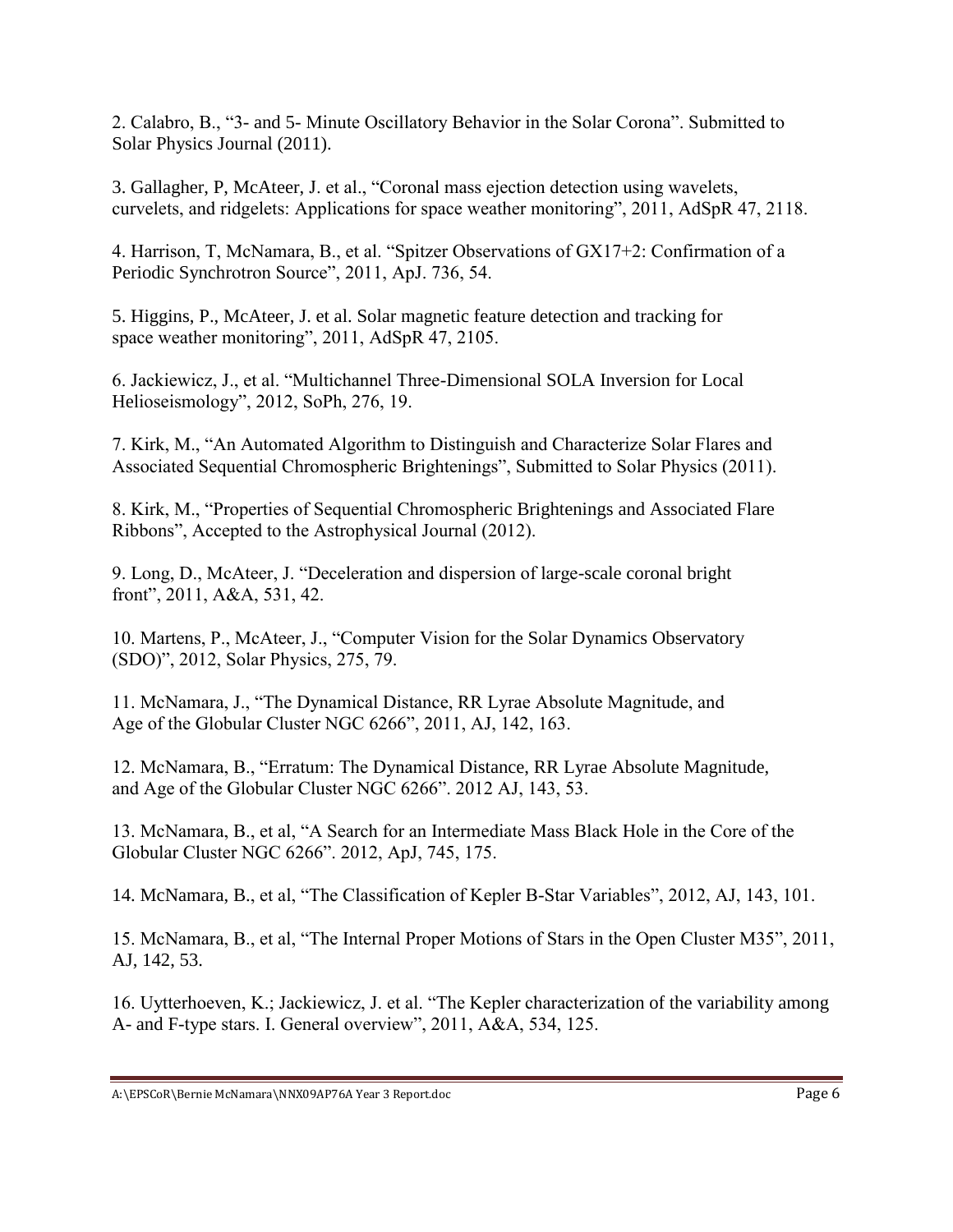- *b. Talks, presentations, or abstracts at professional meetings*
- 1. Al-Ghraibah, A., "Automated Classification of Flaring Behavior in Solar Active Regions: Preliminary Results", American Astronomical Society Conference, January 7-13, 2012.
- 2. Andic, A., "Waves and Flares", American Astronomical Society Conference, June 10-14, 2012.
- 3. Andic, A., "Speckle Reconstruction Technique", NMSU Solar & Stellar Physics Group Meeting, Las Cruces, New Mexico, March 1, 2012.
- 4. Calabro, B., McAteer, J., Pevtsov, A., "Why is the Sun hot?", Undergraduate Research Conference Poster Session, September 30, 2011.
- 5. Calabro, B., "3- and 5- Minute Oscillatory Behavior in the Solar Corona", American Physical Society 4 Corners Section Meeting, October 21-22, 2011.
- 6. Calabro, B., "Detecting Flows, Waves and Nanoflares in the Solar Corona", American Astronomical Society Conference, January 7-13, 2012.
- 7. Calabro, B., "Oscillations", NMSU Society of Physics Students (SPS) Undergraduate Lecture Series, Las Cruces, New Mexico, February 8, 2012.
- 8. Gangadharan, V., "Acoustic emission from flux tubes in the solar network", NSO Workshop #26, May 4, 2012.
- 9. Hao, Y., "Intelligent Search of Solar Data", American Astronomical Society Conference, January 7-13, 2012.
- 10. Jackiewicz, J., "Suitability of the Apache Point Observatory 1m telescope for the Song Spectrograph", Fourth SONG Workshop, September 15-21, 2011.
- 11. Jackiewicz, J., Gangadharan, V., "LWS Workshop 2012: Local Helioseismology-Data Analysis, Modeling and Comparison", Invited Colloquium, Tucson, Arizona, March 27-30, 2012.
- 12. Jackiewicz, J. & Gangadharan, V., "Seismology of small-scale magnetic features from simulations', LWS Workshop 2012, Tucson, AZ, March 27-30, 2012.
- 13. Jackiewicz, J., ""Oscillatory power observed in flares and filaments." 26th NSO Workshop, Sac. Peak, NM, April 30 - May 4, 2012.
- 14. Jackiewicz, J., "Oscillatory power observed in flares and filaments." 26th NSO Workshop, Sac. Peak, NM, April 30 - May 4, 2012.

A:\EPSCoR\Bernie McNamara\NNX09AP76A Year 3 Report.doc Page 7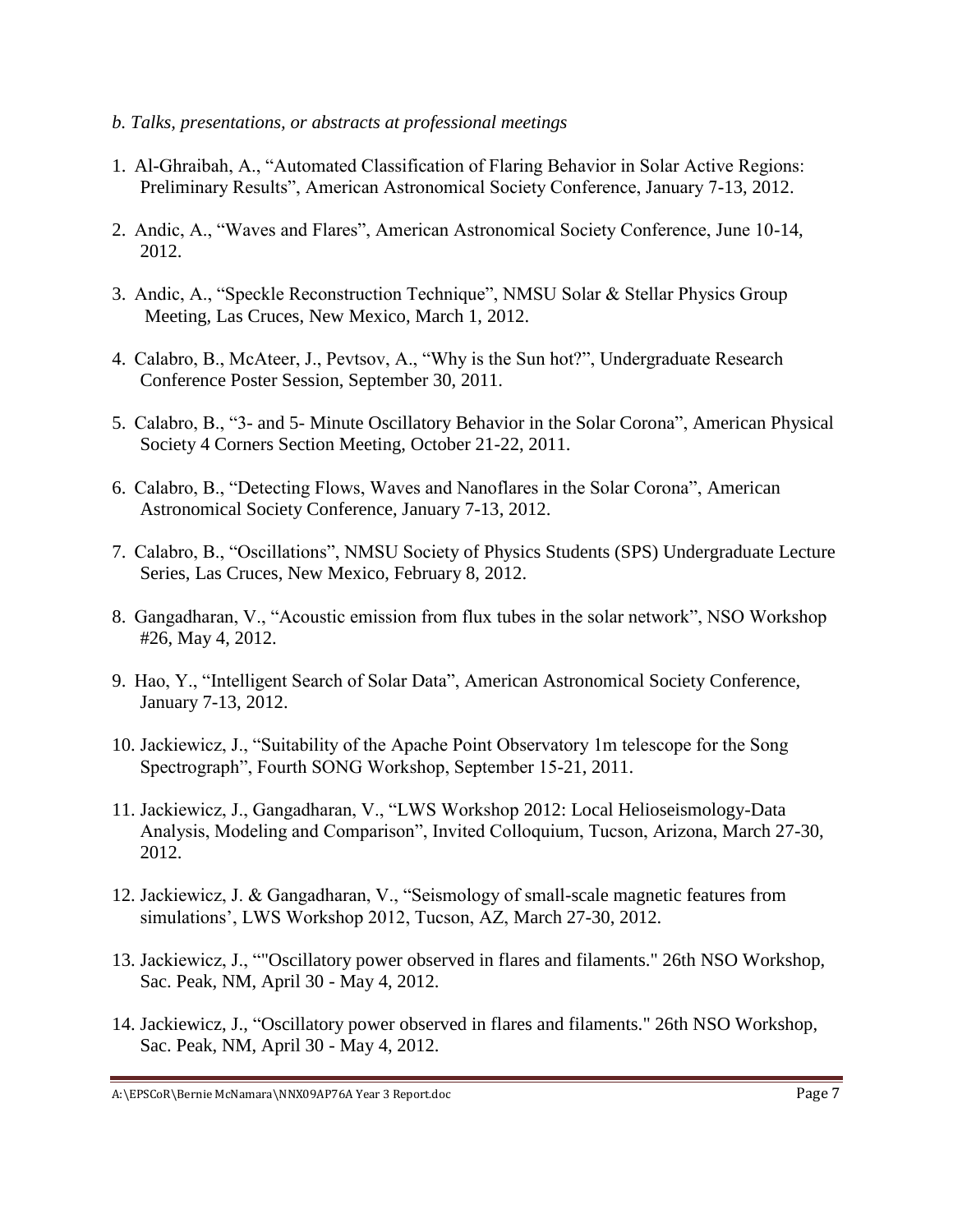- 15. Kirk, M., "Automated recognition of Solar features for developing data driven prediction models of coronal mass ejections and space weather", AFOSR Space Science Program review, June 2011.
- 16. Kirk, M., "Connecting Ephermal Chromospheric Brightenings to Coronoal Loops',  $27<sup>th</sup>$ Annual New Mexico Symposium, October 2011.
- 17. Kirk, M., "Physics of Ephemeral Chromospheric Brightenings", Invited Colloquium at Air Force Research Laboratory, Albuquerque, New Mexico, October 12, 2011.
- 18. Kirk, M., "Extracting Physics of Flares Through Sequential Chromospheric Brightenings", New Mexico Symposium, October 14, 2011.
- 19. Kirk, M., "Sequential Chromopheric Brightening: An automated approach to extracting physics from ephemeral brightening", ATST EAST Meeting, Washington, DC, November 10, 2011.
- 20. Kirk, M., "Mapping the dynamics of chromospherioc flares", AGU Fall meeting December 2011.
- 21. Kirk, M., "Chromospheric Explosions: Linking Observations Toward a Physical Model", American Astronomical Society Conference, January 7-13, 2012.
- 22. McKeever, J. "Unusual Pulsation Properties of Red Giant Branch Stars in Kepler", American Astronomical Society Conference, January 7-13, 2012.
- 23. McKeever, J., "The Pulsation of Red Giant Branch Stars ", Fourth SONG Workshop, September 15-21, 2011.
- 24. McNamara, B., "Pulsating B Stars observed by Kepler", American Astronomical Society Conference, January 7-13, 2012.
- 25. Pevtsov, A., "Coronal Loop and Seismology", American Physical Society Four Corners Section Meeting, October 21-22, 2011.
- 26. Pevtsov, A., "Coronal Loop Detection and Seismology", American Astronomical Society Conference, January 7-13, 2012.
- 27. Taylor, G., "Solar Limb AO: A Test of a Phase-Diversity Sensor and Algorithms", ATST/EAST Conference, November 9-11, 2011.
- 28. Taylor, G., "Nick Arge (AFRL): Solar Wind", Invited Colloquium at New Mexico State University, Las Cruces, New Mexico, March 26-28, 2012.

A:\EPSCoR\Bernie McNamara\NNX09AP76A Year 3 Report.doc entries and the control of the Page 8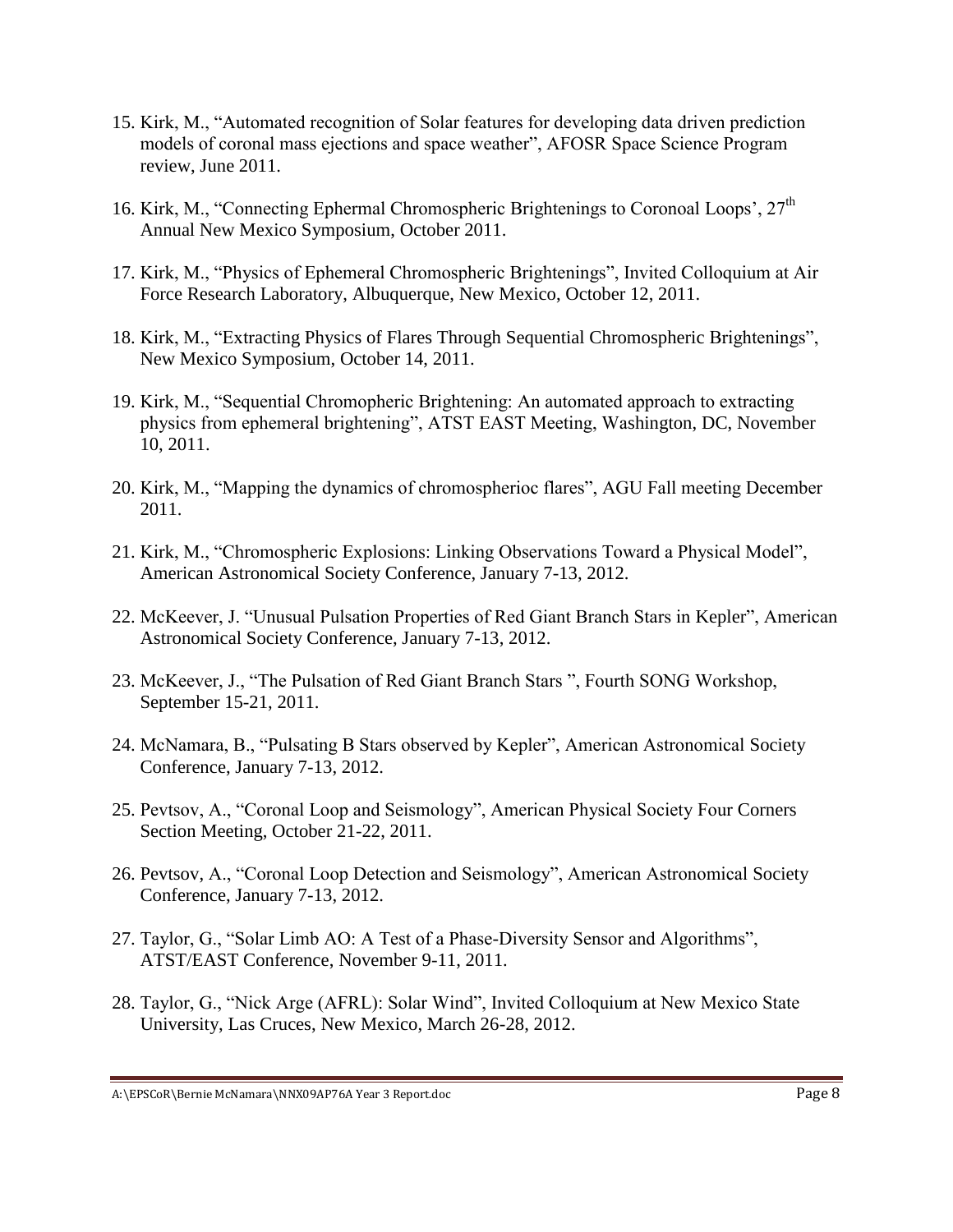- *c. Articles submitted to NASA venues* None
- *d. Patents and patent applications* None
- *b) Follow-on grant proposals submitted/funded including funding amounts*
- 1. Boucheron, L. "A database and image processing approach to the management of large image collections", AFRL (declined due to a lack of agency funding)
- 2. Delgado, F., "New Mexico Space Grant Consortium Undergraduate Scholarship", NASA, \$5,000, 1 year, accepted
- 3. Jackiewicz, J. (CoI), "MRI Consortium: Development of the SONG spectrograph and installation on the 1 meter telescope at Apache Point Observatory"**,** NSF, \$1,000,000, 3 years, pending
- 4. Jackiewicz, J., "Probing the three-dimensional structure of solar supergranulation with local helioseismology", NASA, \$90,000, pending
- 5. Jackiewicz, J. (CoI), "The influence of sub-surface and surface dynamics on the activity cycle", NASA, \$33,270, 3 yrs
- 6. Jackiewicz, J. (CoI), "Developing physics-based procedures for local helioseismology probing sunspots and magnetic regions", NASA, \$2,800,000 (NMSU \$150,000), 4 yrs.
- 7. Jackiewicz, J., "Influence of tidal forces on solar-like oscillations of red giants in binary systems", NASA, 1 year, awarded Kepler targets
- 8. Jackiewicz, J., "Investigating the pulsation characteristics of hot variable stars", NASA, 1 year, awarded Kepler targets
- 9. Jackiewicz, J. (CoI), "Kepler gamma Doradus and delta Scuti stars: Filling the Gaps", NASA, 1 year, awarded Kepler targers
- 10. McAteer, J., "Solar Terrestrial Observations and Relations Monitor (STORM)", DoD, \$429,000, declined
- 11. McAteer, J., "Novel Approaches to Understanding Coronal Structure", NASA, \$103,000, declined
- 12. McAteer, J.,"Neutron Monitors for New Mexico", NASA, \$749,000, declined

A:\EPSCoR\Bernie McNamara\NNX09AP76A Year 3 Report.doc entries and the control of the Page 9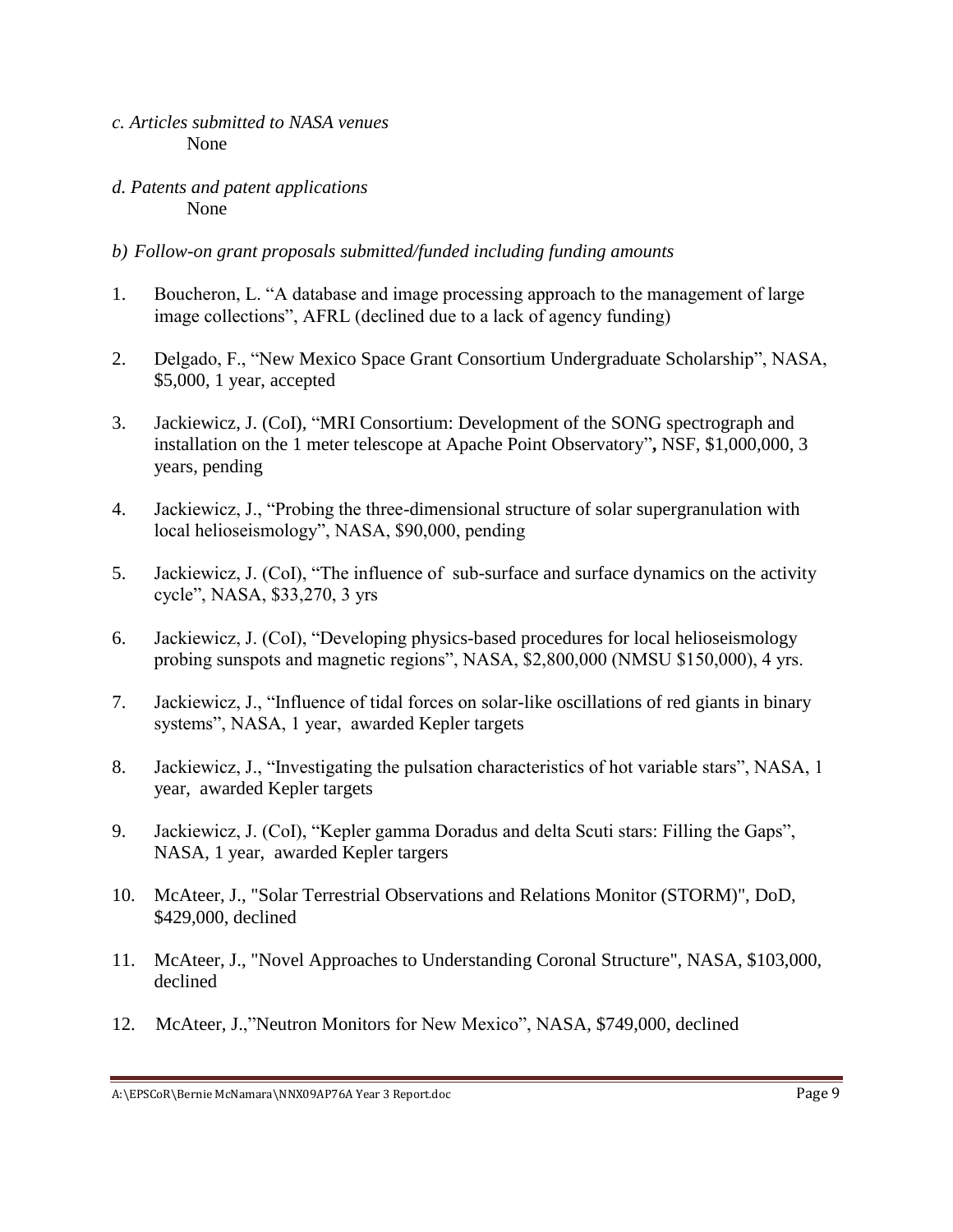- 13. McAteer, J., "Contemplating Coronal Complexity", NASA, \$120,000, declined
- 14. McAteer, J. (CoI), "Photospheric properties of flaring vs. flare-quiet active regions: can we use HMI vector magnetogram sequences to quantify, when and why does the Sun go boom?", NASA, \$546,000 (NMSU \$50,187), accepted
- 15. McAteer, J. (CoI), "MRI: Development of an Adaptive Optics System for Solar Stellar Observations", NSF, \$1,462,000, pending
- 16. McAteer, J., "Rapid Flare Dynamics in the Chromosphere", NASA, \$371,000, pending
- 17. McAteer, J., " Student travel fund", NASA, \$20,000K, pending
- 18. McNamara, B., "Spotted B-stars: Exploring a newly discovered magnetic B star phenomena", NASA. 1 year, awarded Kepler targets
- 19. McNamara, B., "A comprehensive study of the star-burst cluster NGC 3603", NASA, pending
- 20. McNamara, B., "A targeted search for intermediate mass black holes in two promising clusters', NASA, pending

#### **14. Demographic (ethnicity/race and gender through self identification) information on participants**

| Name               | Ethnicity | Gender | Institution                       |
|--------------------|-----------|--------|-----------------------------------|
| Ahluwalia, Hargit  | Indian    | M      | University of New Mexico          |
| Balasubramaniam, K | Indian    | M      | Air Force Research Laboratory     |
| Boucheron, Laura   | Anglo     | F      | New Mexico State University       |
| Cao, Huiping       | Asian     | F      | New Mexico State University       |
| Guzik, Joyce       | Anglo     | F      | Los Alamos National Lab           |
| Jackiewicz, Jason  | Anglo     | M      | New Mexico State University       |
| McAteer, J         | Anglo     | M      | New Mexico State University       |
| McNamara, B        | Anglo     | M      | New Mexico State University       |
| Rimmile, T         | Anglo     | M      | <b>National Solar Observatory</b> |
| Voelz, David       | Anglo     | M      | New Mexico State University       |
| Uitenbroek, Han    | Anglo     | M      | <b>National Solar Observatory</b> |